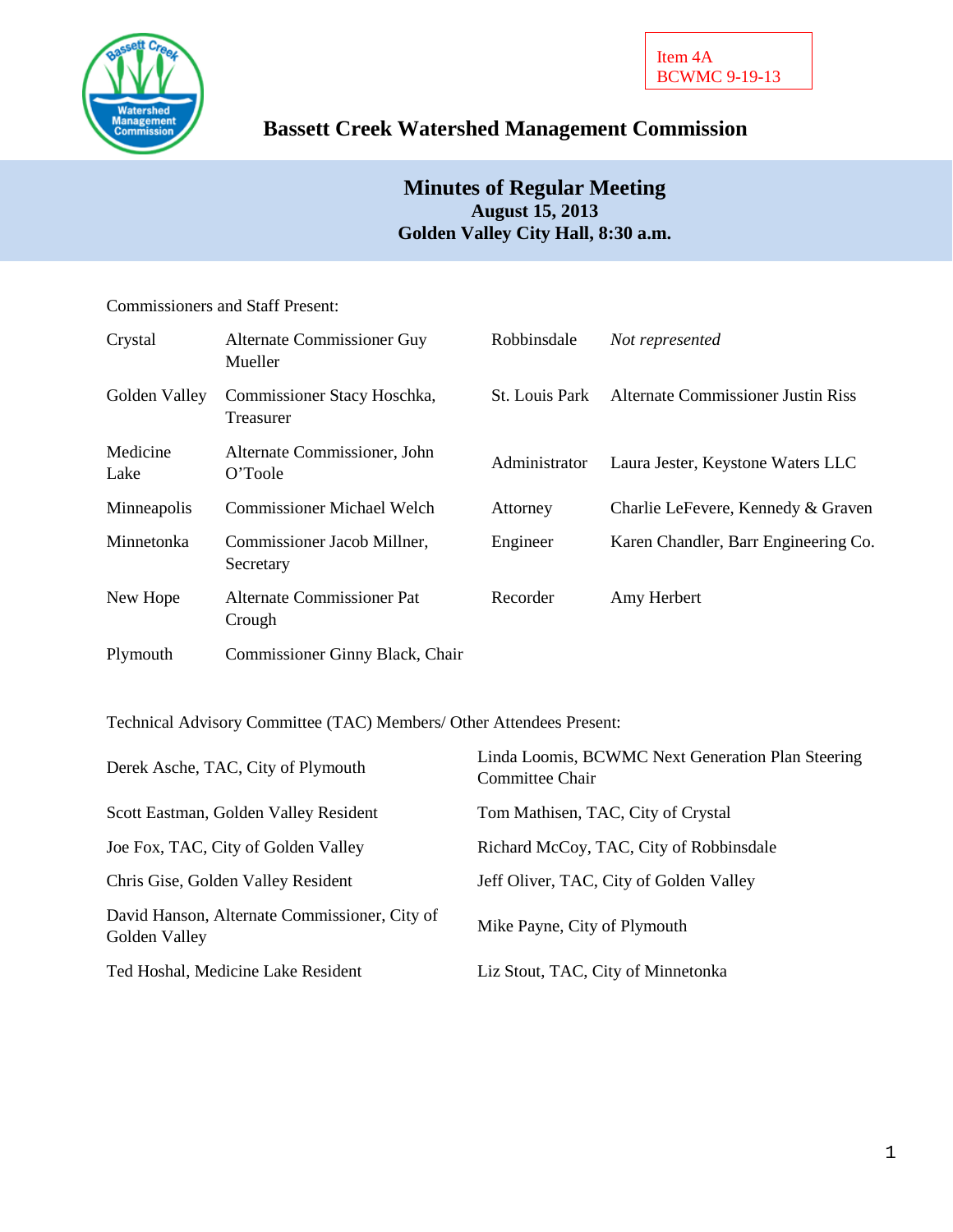## **1. CALL TO ORDER AND ROLL CALL**

On Thursday, August 15, 2013, at 8:30 a.m. in the Council Conference Room at Golden Valley City Hall, Chair Black called to order the meeting of the Bassett Creek Watershed Management Commission (BCWMC) and asked for roll call to be taken. The cities of Minneapolis and Robbinsdale were absent from the roll call.

#### **2. CITIZEN FORUM ON NON-AGENDA ITEMS**

No citizen input.

#### **3. AGENDA**

Commissioner Hoschka moved to approve the agenda. Commissioner Millner seconded the motion. The motion carried 7-0 [Cities of Minneapolis and Robbinsdale absent from vote].

#### **4. CONSENT AGENDA**

Commissioner Millner moved to approve the Consent Agenda. Alternate Commissioner Mueller seconded the motion. The motion carried 7-0 [Cities of Minneapolis and Robbinsdale absent from vote]. [The following items were approved as part of the Consent Agenda: the July 18, 2013, BCWMC meeting minutes, the July 18, 2013, Commission Workshop minutes, the monthly financial report, payment of the invoices, and the approval of Development at 1400 Spring Valley Road, Golden Valley.]

The general and construction account balances reported in the Financial Report prepared for the August 15, 2013, meeting are as follows:

| <b>Checking Account Balance</b>                 | \$622,381.97       |
|-------------------------------------------------|--------------------|
| TOTAL GENERAL FUND BALANCE                      | \$622,381.97       |
| TOTAL CASH & INVESTMENTS ON-<br>HAND $(8/7/13)$ | \$2,941,560.69     |
| CIP Projects Levied – Budget Remaining          | $(\$3,056,309.04)$ |
| <b>Closed Projects Remaining Balance</b>        | (\$114,748.35)     |
| 2013 Anticipated Tax Levy Revenue               | \$494,829.94       |
| <b>Anticipated Closed Project Balance</b>       | \$380,081.59       |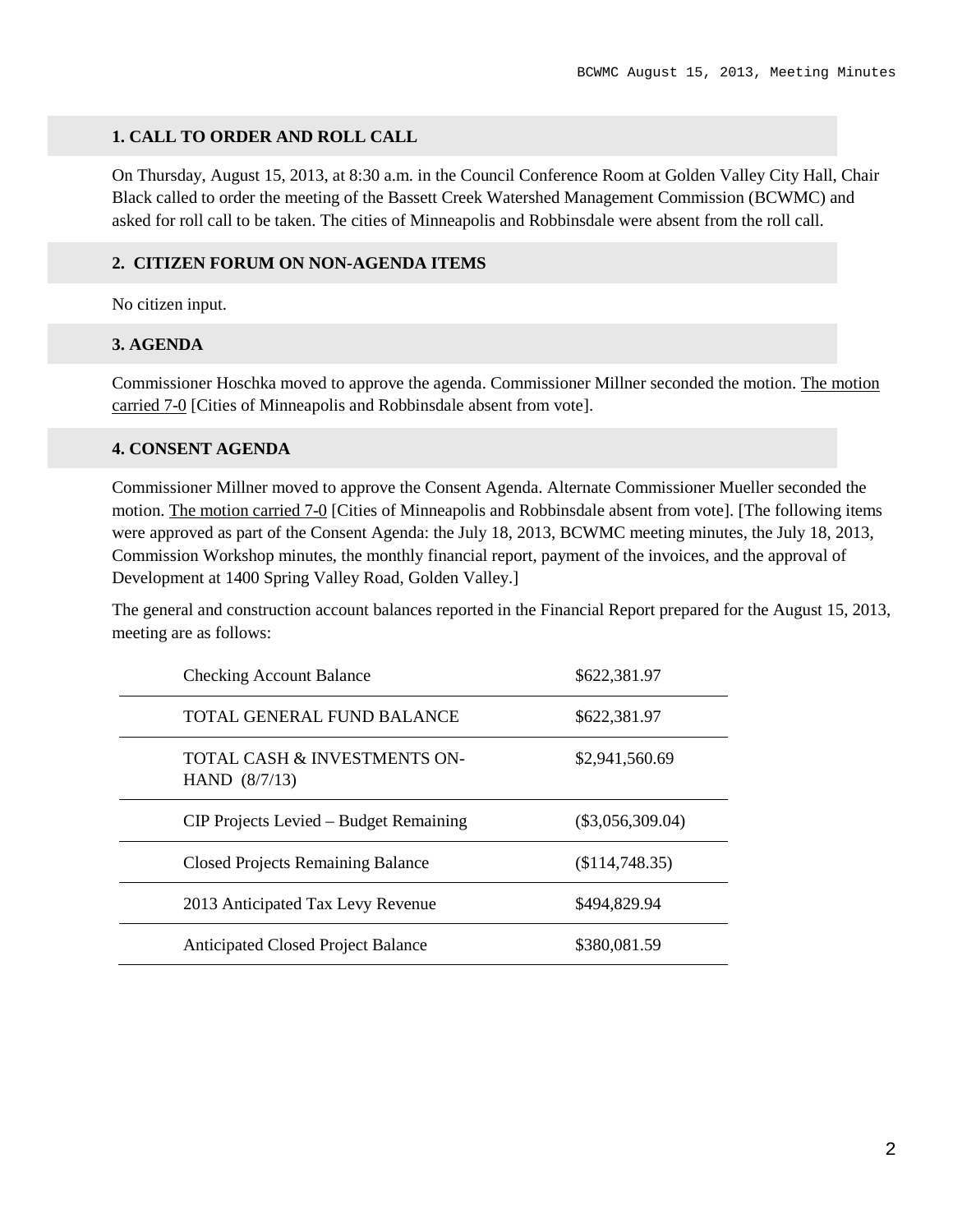## **5. NEW BUSINESS**

## **A. Review of Four Seasons Mall Water Quality Project (CIP NL-2) 50% Development Plans.**

Derek Asche provided an overview of the project, which addresses an impairment of Northwood Lake. He reminded the Commission of its review of the feasibility study and mentioned the project options examined in the study. He described the project option selected by the Commission and mentioned the Commission's levy request for the project's funding. Mr. Asche presented the Commission with the 50% plan set as included in the Commission's online meeting packet and said that changes to the plans can be made based on Commission comments. He explained that the final plans will come back in front of the Commission. Mr. Asche highlighted the City of Plymouth's project timeline and said that the City is on track for constructing the project this winter.

#### *[Commissioner Michael Welch arrives.]*

Mr. Asche requested that the Commission consider also constructing the Lancaster Lane storm sewer project in the Northwood Lake subwatershed [CIP project NL-3], which is on the Commission's CIP for 2019, at the same time as the Four Seasons Mall Water Quality Project as there would be cost savings in constructing both projects at the same time. There was discussion of this idea.

Engineer Chandler described the Commission Engineer's review of the 50% plans and explained the engineer's recommendations. She noted that the engineer has discussed the comments with the City of Plymouth. Engineer Chandler reported that the engineer's recommendation is that the Commission grants conditional approval of the 50% plans and authorize the City of Plymouth to proceed with final plans and contract documents.

Mr. Asche introduced Mike Payne of the City of Plymouth, who is the project's design engineer. There was discussion of project details, estimated pounds of phosphorous per year that would be removed due to the project, the projected cost of the Lancaster Lane project, and the process that would need to be undertaken by the Commission if it wanted to consider moving the 2019 CIP Lancaster Lane project to 2014. Commissioner Welch asked Mr. Payne what the project will provide in terms of the average annual pounds as a percentage of removal out of the subwatershed that drains to this facility. Mr. Payne didn't have that data. Engineer Chandler indicated she probably had that information and could forward to Commissioner. Chair Black and Mr. Asche brought up other options that the City of Plymouth could pursue regarding the Lancaster Lane project.

Commissioner Welch moved to approve the 50% development plans with the staff recommendations as listed in the Engineer's Memo. Commissioner Hoschka seconded the motion. The motion carried 8-0 [City of Robbinsdale absent from vote]. Chair Black directed staff to continue working through the Lancaster Lane project issue and to bring a recommendation back in front of the Commission at its September meeting. The Commission authorized staff to prepare and send out the 45-day public hearing notice to member cities if necessary. Commissioner Welch said that the Commission should acknowledge that staff may need more leeway administratively to make decisions upon the Chair's approval between now and the next Commission meeting. The Commission agreed to the granting of that authority to staff.

**B. Resignation and Recognition of Commissioner Hoshal.** Chair Black read aloud Resolution 13-03, A Resolution of Appreciation for Services of Ted Hoshal to the Bassett Creek Watershed Management Commission. She presented Ted Hoshal with a Certificate of Appreciation. Ted Hoshal thanked the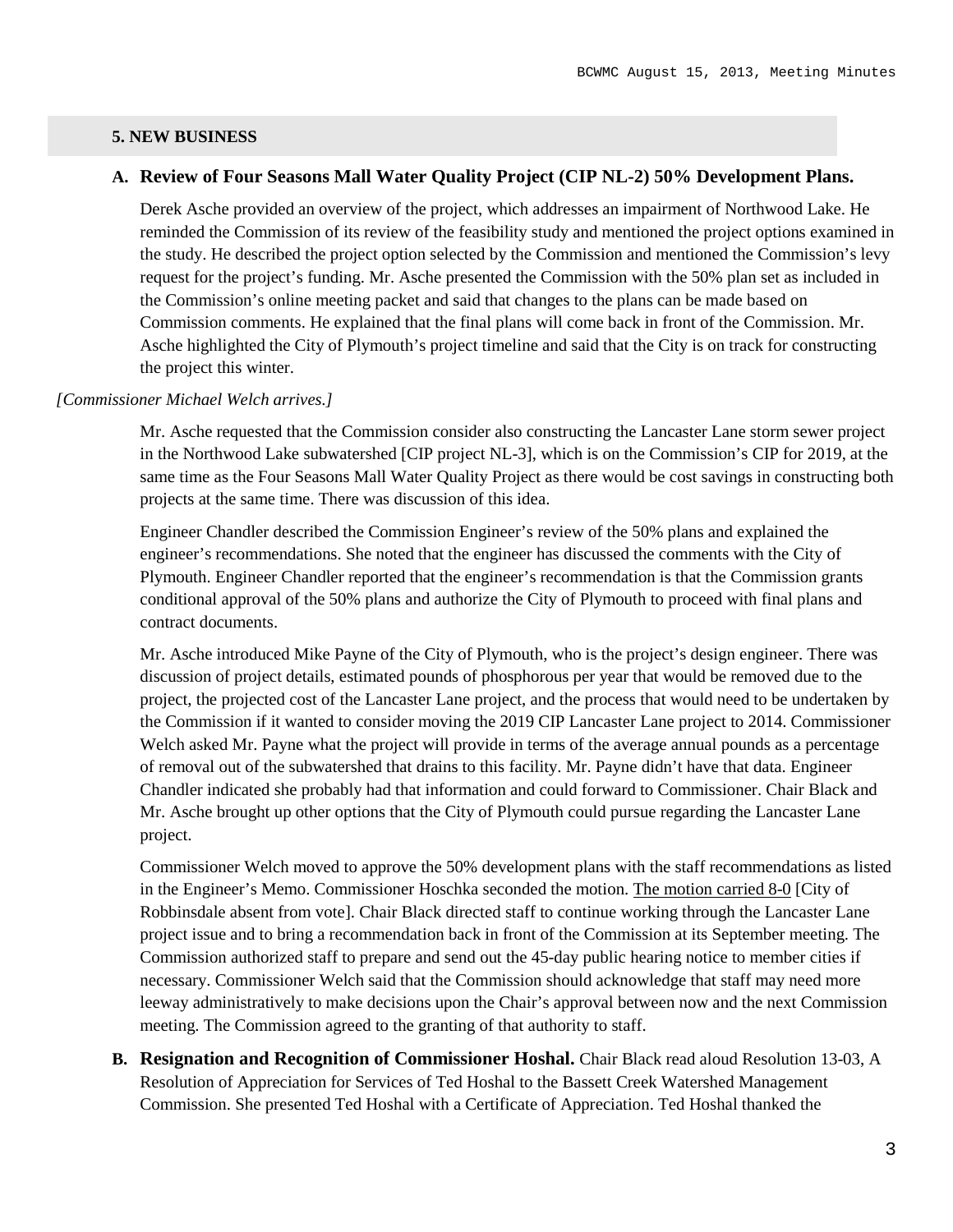Commission and offered comments. Staff and Commission members offered their thoughts of appreciation for the work done by Ted Hoshal. Alternate Commissioner O'Toole moved to adopt resolution 13-03. Commissioner Welch seconded the motion. The motion carried 8-0 [City of Robbinsdale absent from vote].

Mr. Hoshal stated that he would be interested in submitting a proposal to the Commission for the creation of a watershed map. Chair Black said that if there is no objection, she would like him to submit the proposal and the Commission could look at it at the next Commission meeting.

**C. Appointment of Commission Secretary and Discussion of Committee Members.** Commissioner Welch moved to nominate Commissioner Millner as BCWMC Secretary. Commissioner Hoschka seconded the motion. The motion carried 8-0 [City of Robbinsdale absent from vote]. Administrator Jester said that the Administrative Committee needs more members. Alternate Commissioner Mueller volunteered. Mr. Mathisen reported that Mr. Mueller would be appointed as the primary BCWMC Commissioner from the City of Crystal at next week's Crystal City Council meeting.

The Commission had a detailed discussion about the citizen interest in altering the Medicine Lake dam and possible processes for bringing together the citizens and the appropriate organizations. The Commission determined that staff would schedule a meeting of the DNR, Commission staff, the Administrative Services Committee, and interested commissioners to discuss a process that could be put in place to address the issues of the Medicine Lake dam and water levels.

**D. Mid-Year Budget Review.** Administrator Jester provided a brief overview of the purpose of the review and of the BCWMC's mid-year budget status. She asked whether the Commission needs to use the \$10,000 budgeted for TMDL Studies for that purpose or if the budget could be used for other purposes and said it is something that she would like the Commission to consider. Engineer Chandler gave a summary of the information in the mid-year engineering budget review memo included in the meeting packet. Chair Black asked several questions about the engineering budget and said that she opposes taking money out of reserves to cover this type of budget overage. She stated that she was very disturbed that no money was moved out of the Plan budget into the Technical Services budget. Chair Black voiced her concerns and her dissatisfaction that potential issues with the technical services budget wasn't brought to the Commission's attention earlier.

There was a lengthy discussion of the engineering budget, the reason for the overruns, and the BCWMC's lack of a contingency fund. The Commission directed the Budget Committee to discuss possible courses of action and bring recommendations to the September Commission meeting. Commissioner Millner volunteered to serve on the Budget Committee.

The Commission discussed its public communications budget and its public notice publication practice. The Commission decided to maintain its practice of publishing public notices in *Finance & Commerce*, *Sun Sailor*, and *Lakeshore Weekly News*.

## **E. TAC Recommendations:**

#### i. **Development Review Fees.**

Mr. Oliver reported that the TAC [Technical Advisory Committee] recommends a 10% increase in all review fees and maintaining all existing categories that are on the current fee schedule. He explained that much of the TAC's discussion focused on the add-on fees that the TAC is proposing for applications that are adjacent to and within the flood plain, alternate BMP proposals, and creek crossings. Mr. Oliver said that the TAC is recommending a fee of \$300 be added on to the base fees for each of those applications as they take more review time. He reported that the TAC recommends that the new fees take effect on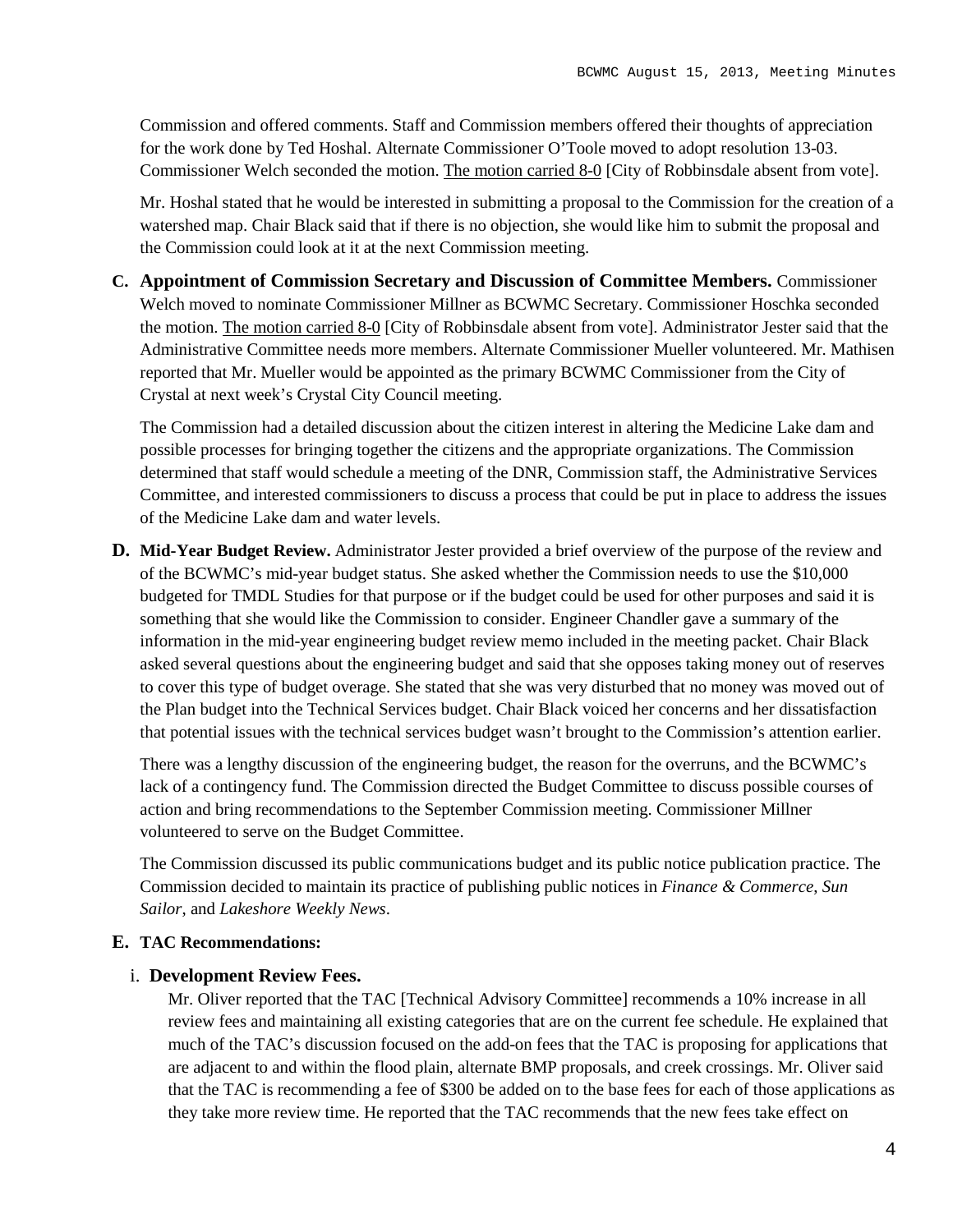January 1, 2014. Engineer Chandler asked if the add-ons fees would apply to the single-family lot. Mr. Oliver said yes. She also noted that creek crossings are located in the flood-plain and asked if the TAC is recommending two add-ons for those projects. Mr. Oliver said yes. Engineer Chandler asked if the TAC wanted the category "Street/ Highway/ Trails/ Utility/ Public Agency Projects" remain labeled as it is. Mr. Oliver said that it is fine.

Alternate Commissioner Crough moved to adopt the fee schedule as proposed by the TAC. Alternate Commissioner Mueller seconded the motion.

Commissioner Welch commented that the Commission needs to clarify its role in the review process and whether the role is advisory or not. He asked that the role of the Commission review in each member city be added to the TAC agenda for a future meeting. He said he would like the result to be a brief summary that commissioners could understand.

The motion carried 8-0 [City of Robbinsdale absent from vote].

## ii. **XP-SWMM Model.**

Mr. Oliver summarized the TAC's discussion on the need for the XP-SWMM model to be updated and the importance of that to the member cities. He said that the TAC will review the draft memo prepared by Barr Engineering Company about the model and will discuss the memo at future TAC meetings.

## iii. **P8 Model Updates and Schedule.**

Mr. Oliver reported that the TAC decided that if member cities have any project that would impact the model, they should be submitted to the Commission Engineer by the end of each calendar year. Chair Black commented that the Commission should include with its budget discussion how the Commission will line item the cost of the model updates. Engineer Chandler said that those costs were included in the Commission's 2014 budget.

#### iv. **Feasibility Study Process Improvement.**

Mr. Oliver explained that the cities would like to maintain the ability to hire from among the Commission's consultant pool. He said that the TAC is in favor of additional touch points during the feasibility report process as a way to get additional Commission review, input and recommendations. Mr. Oliver said that the TAC recommends that the TAC or the Commission set up some established criteria for the feasibility report.

Administrator Jester provided recommendations that she and Engineer Chandler put together regarding additional touch points that the Commission could add to its project timeline. There was a discussion of these points. Commissioner Welch remarked that there were some presumptions built into the TAC memo that he doesn't agree with. He said that the authority rests with the Commission to order projects and that it is the responsibility of the Commission to understand the projects when it orders them. Commissioner Welch recommended the Commission revisit some of the fundamental premises of how projects are developed. Chair Black said that this seems like something that could be discussed as part of the plan process. Commissioner Welch said that however the feasibility process flows, it needs to follow the CIP [Capital Improvement Program] as stated in the Watershed Plan.

#### *[Commissioner Millner departs the meeting.]*

Administrator Jester asked what body the Commission would like to develop the feasibility study criteria. Chair Black recommended that the TAC draft the criteria. Mr. Oliver said that the TAC would like to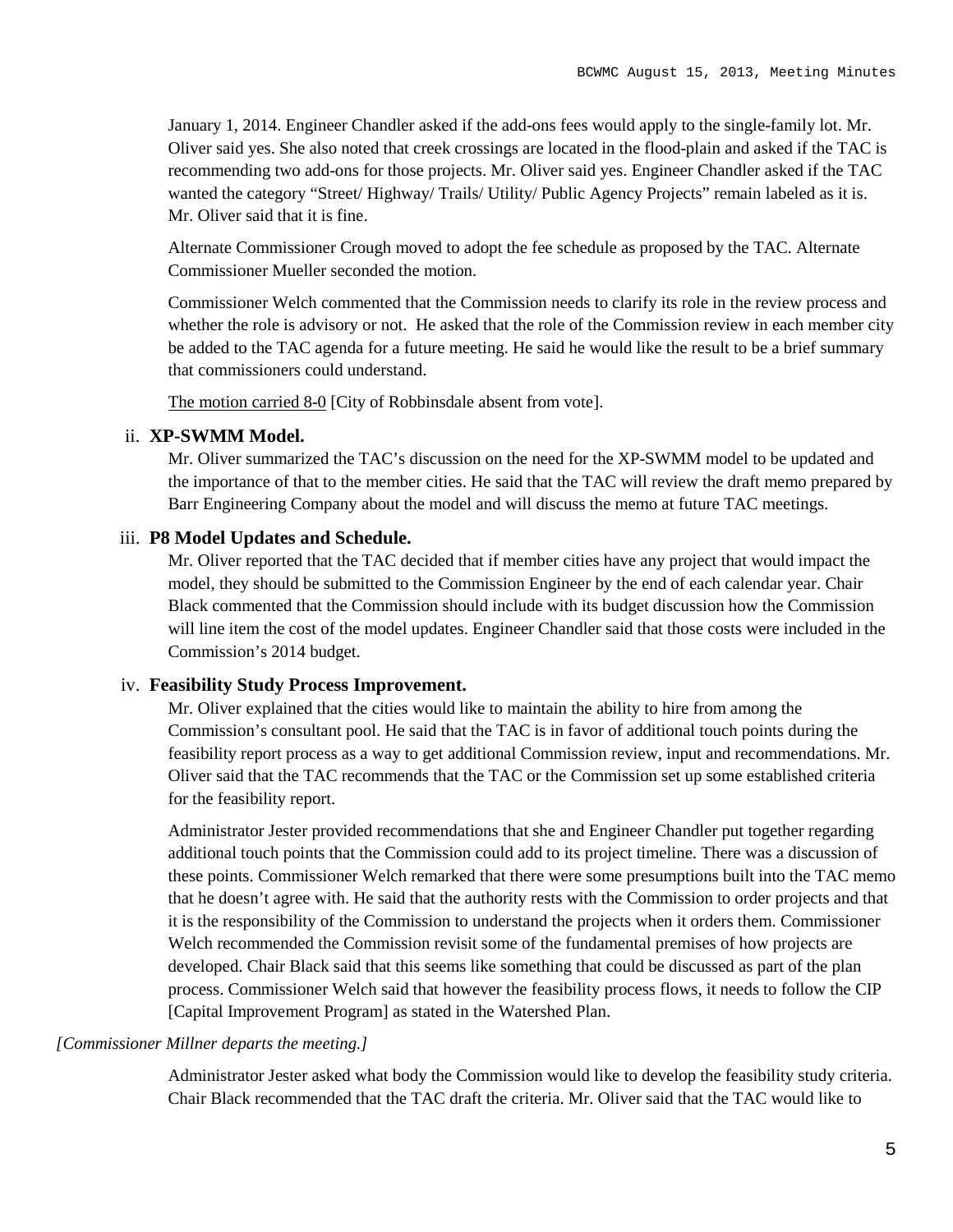receive comments about the criteria and anyone who would like to be part of the conversation is welcome to join. Chair Black said that people can send their comments to Administrator Jester and she will get them to the TAC and added that the TAC meeting is open to all.

#### **6. OLD BUSINESS**

## **A. Receive Update on Next Generation Plan Development**

#### i. **Preliminary Approval of Final Goals.**

Committee Chair Linda Loomis noted that everyone should have received the draft goals, and she reported that the Plan Steering Committee is now working on developing policies to meet those goals. Administrator Jester said that the Committee is looking for approval of the goals with a revision proposed by Alternate Commissioner Mueller. She described his proposed revision to the groundwater goal. Engineer Chandler commented on the proposed revision and suggested that the language be incorporated into the policies. The Commission agreed. Committee Chair Loomis remarked that the language of the ditch goal is still being worked on. Commissioner Welch said that he thinks the groundwater language should be taken up at the next Plan Steering Committee meeting.

Alternate Commissioner Mueller moved to approve the goals as written except for the groundwater and the ditch goals, which are to be worked on by the Plan Steering Committee. Alternate Commissioner Crough seconded the motion. Commissioner Welch added that he would like to think more on goal 6: reduce flooding, so he asked that it not be approved at this time. Chair Black asked if Alternate Commissioners Mueller and Crough would accept the friendly amendment. They accepted the amendment to the motion. The motion carried 7-0 [Cities of Minnetonka and Robbinsdale absent from vote].

#### ii. **Discuss Process for Policy Development**

Administrator Jester provided a brief summary. Commissioner Welch suggested that the process follow the same process as the development of the goals. Chair Black clarified that the process would start with the Plan Steering Committee drafting policies and then there would be a workshop with the full Commission, TAC, state review agencies and other stakeholders to discuss them. Administrator Jester stated that this process assumes that the TAC and the state agencies would be involved at that Commission-level workshop rather than at separate meetings (such as TAC meetings). The Commission agreed. Committee Chair Loomis said that the Committee did look at a number of other plans that were organized differently than the Commission's and the Committee recommends that the Commission stick with the way its Plan is currently organized. The Commission indicated agreement. Chair Black noted that the Committee discussed having the Plan on the BCWMC's website in a way that would be more accessible and said that there will be further discussion on it.

- **B. Adopt Final 2014 BCWMC Budget.** Administrator Jester reported that the BCWMC received no comments on its proposed 2014 budget from cities. Alternate Commissioner O'Toole moved to adopt the BCWMC's final 2014 budget. Alternate Commissioner Crough seconded the motion. The motion carried 7-0 [Cities of Minnetonka and Robbinsdale absent from vote.]
- **C. Update on Possible Electrofishing in Twin and Sweeney Lakes by the DNR.** Engineer Chandler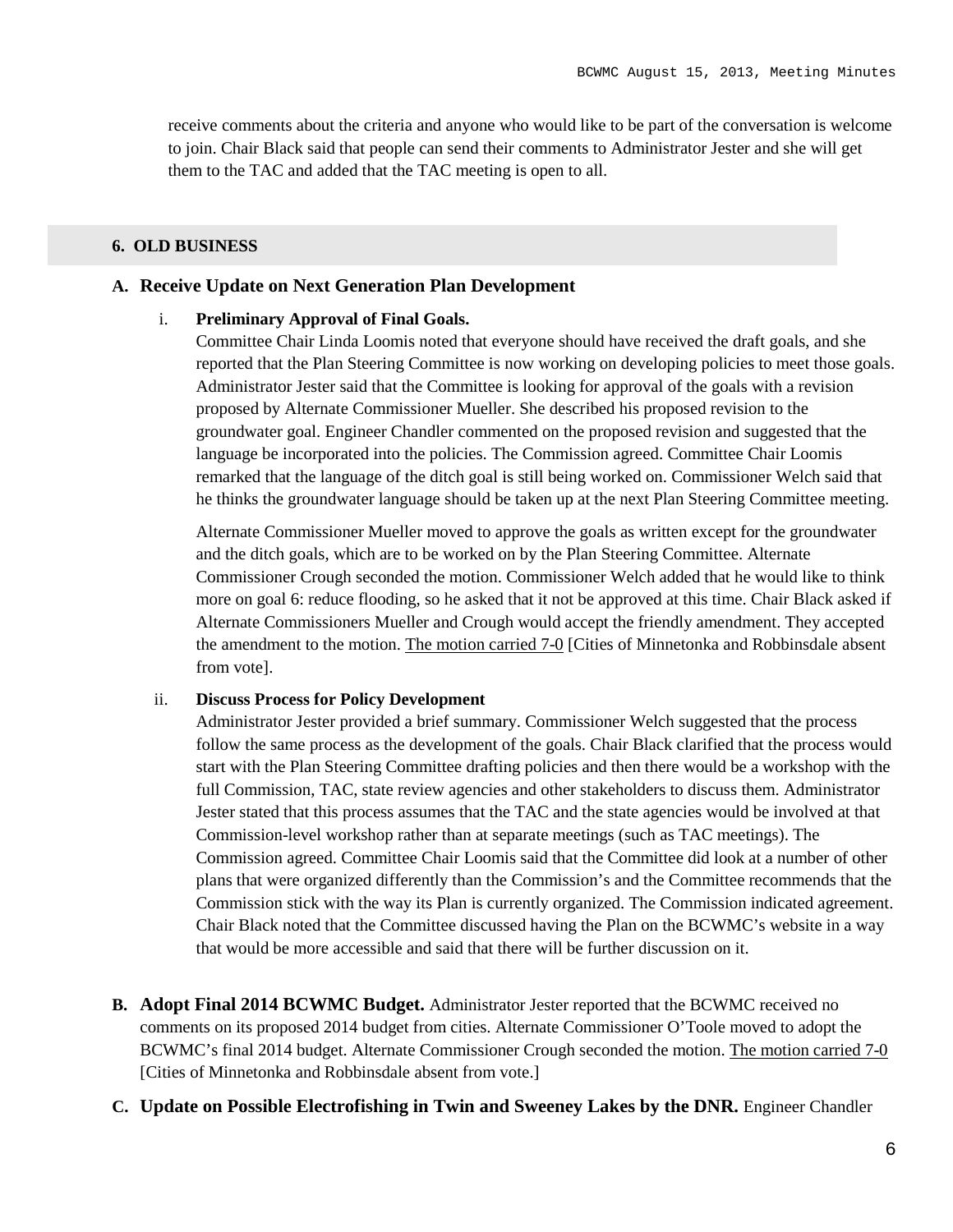reported that the Department of Natural Resources (DNR) has the electrofishing of Twin and Sweeney Lakes on its schedule for some time between now and the end of September. She said that it would be nice if the fish survey being done by Steve McComas and the electrofishing survey could be done as close together as possible. Administrator Jester noted that she is coordinating with the Hidden Lakes Homeowners Association regarding DNR access to the lake. The Commission requested that staff notify it about the electrofishing date and time once it is set and communicated by the DNR.

#### *[Commissioner Welch departs the meeting.]*

- **D. Update on Possible Clean Water Fund Grant Applications for Commission Projects.** Engineer Chandler reported that the Clean Water grant fund application process is delayed this year, so the process won't start until early September. She said that the application process is shortened this year to one month instead of six weeks. Engineer Chandler described the information gathered from the Commission Engineer's meeting with Brad Wozney of BWSR [Minnesota Board of Water and Soil Resources] regarding the application process. She explained that if the Commission wants to move ahead with its application for the Schaper Pond project then it needs to make sure there won't be roadblocks with the project permitting. She said that Administrator Jester set up a meeting with the MPCA [Minnesota Pollution Control Agency], the DNR, the Commission Engineer, and Administrator Jester on September  $9<sup>th</sup>$  to discuss this issue. The Commission directed staff to continue the work to prepare the draft applications for the Schaper Pond and Briarwood/Dawnview projects and to have them ready for the September Commission meeting.
- **E. Reschedule Watershed Tour.** The Commission decided to postpone the tour until 2014 and suggested holding the tour in late spring.

## **7. COMMUNICATIONS**

**A. Administrator:** Administrator Jester noted that her report is in the meeting packet and provided a few updates.

## **B. Chair:**

- i. Chair Black reported on the meeting of the dispute resolution committee. She noted that another meeting of the committee will be scheduled and that a non-binding agreement likely will be brought in front of the Commission at its October meeting.
- ii. Chair Black reported on her status with the Plymouth City Council.

## **C. Commissioners:**

- i. Commissioner Hoschka asked the Commission to consider if it had any type of hands-on work that could be done by school children at a November 15<sup>th</sup> volunteer event at her childrens' school.
- **D. Committees:** No Committee Communications
- **E. Legal Counsel:** No Legal Communications
- **F. Engineer:**
	- i. Ms. Chandler provided an update on the responses to the letter that the Commission sent out under the Chair's signature to FEMA and said that she and Eric Eckman of the City of Golden